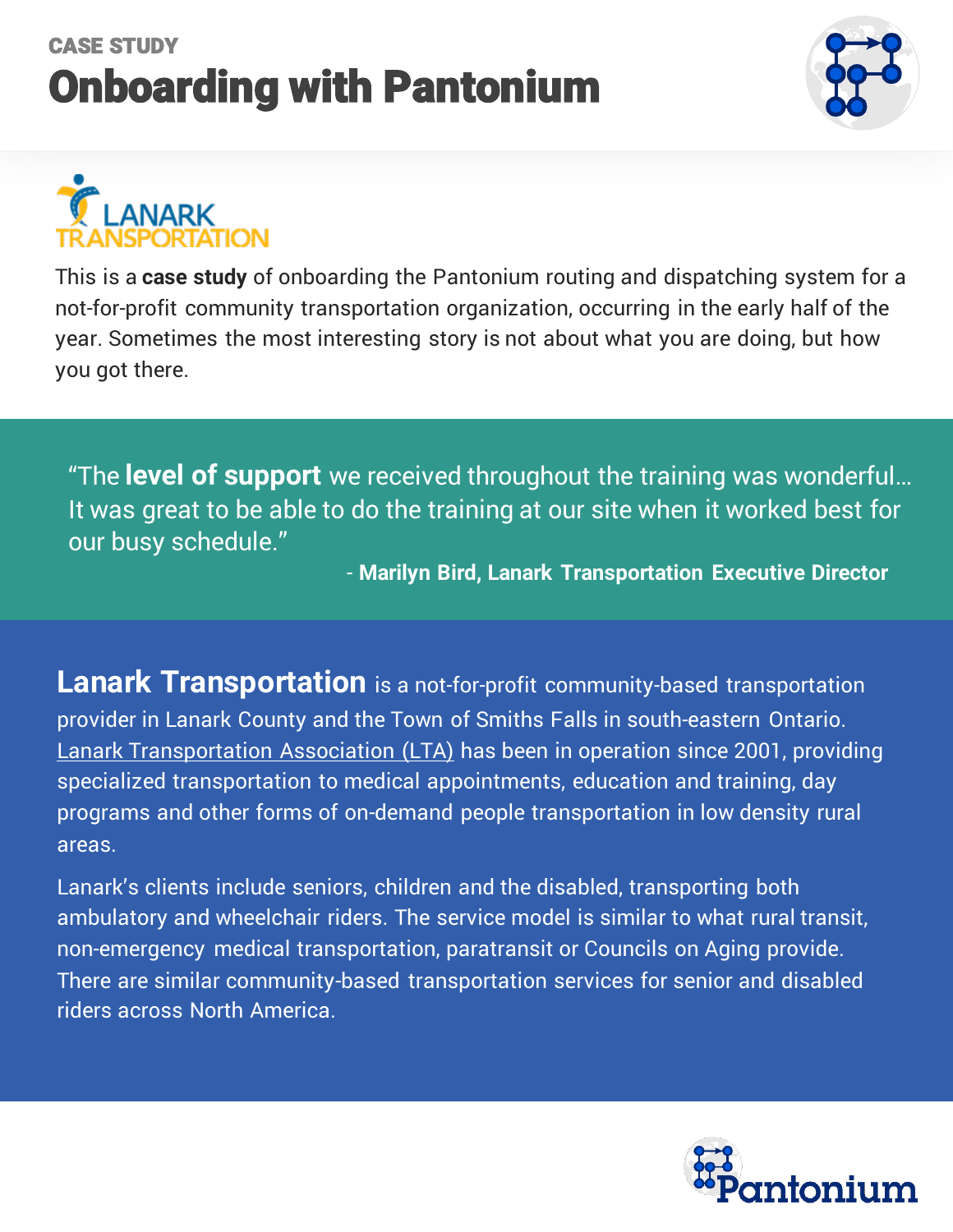### GETTING STARTED Onboarding Overview

riders had come to expect. **[There was another case study](http://www.ohcc-ccso.ca/en/webfm_send/633)** about Lanark Transportation Association, done in 2014; it provides readers with a background and context of LTA. One of the open questions made by that case study was if Lanark might switch to a fixed route service in the future. Rather than shifting to fixed routes LTA decided to continue to provide ondemand service and acquired Pantonium's software in order to streamline office operations and improve efficiency on the road while maintaining the service level their

The general Pantonium onboarding process is highlighted below. Starting with preparation and learning – advancing to rollout and refinement. Pantonium is with our customers every step of the way.



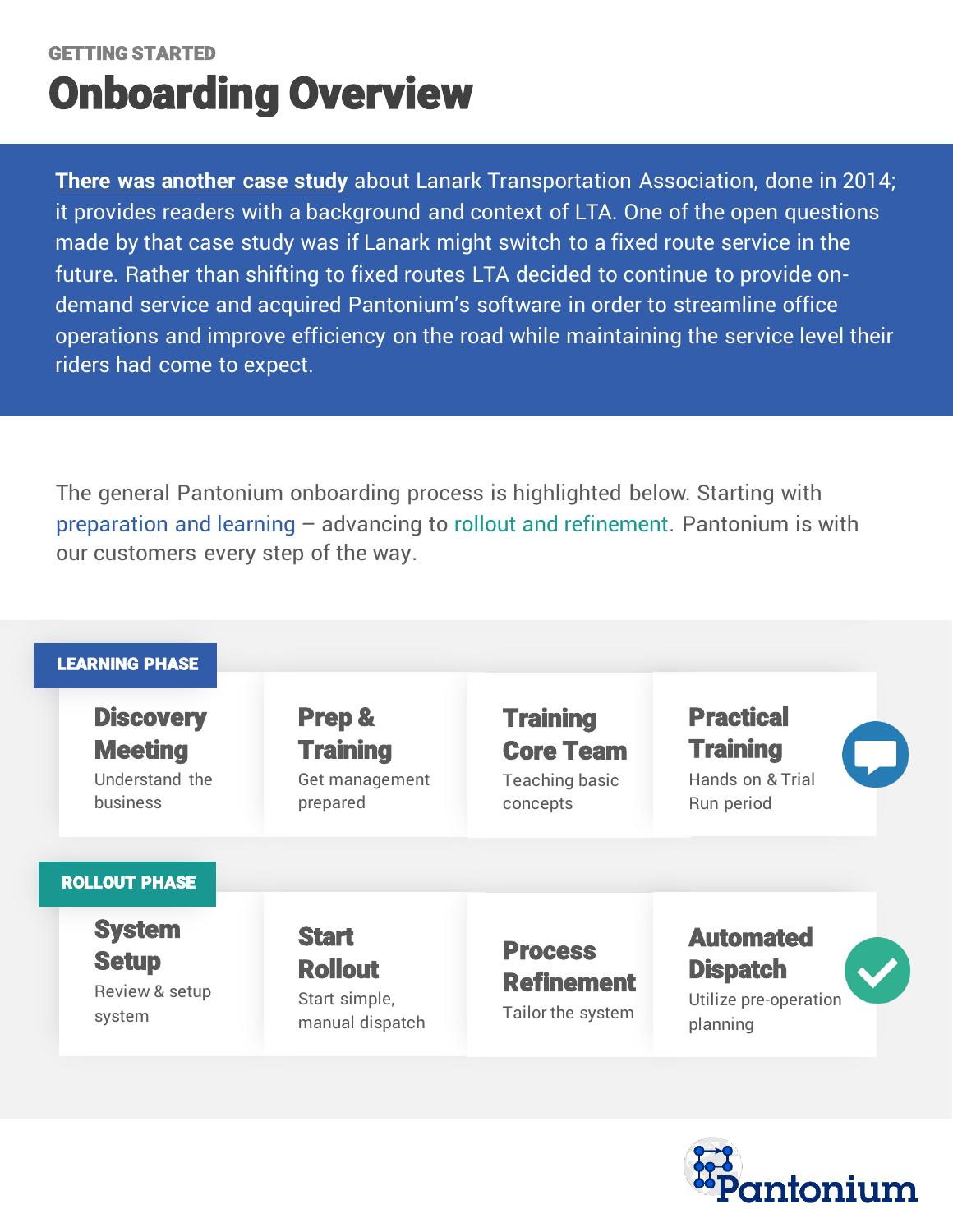## LEARNING PHASE Training & Support



Before Pantonium, Lanark used a community service order management system that did not perform routing or dispatching. Dispatchers built schedules manually all at once, sometimes as early as two weeks ahead of when the trips were actually to be performed and printed out schedules for drivers.

**Training began in late January**, with their Executive Director, Head Dispatcher, and Scheduler. Lanark decided to have all training done remotely, over the phone and online to remain flexible to their busy schedules. Starting with a discovery call for a fact finding interview to help tailor the onboarding for the specific needs of the client. At this time the Lanark team was given access to a training site, a sandbox for testing and learning the system, and also an online guide book and help center.

Once basic concepts were understood, the full production site was deployed, allowing dispatchers to perform trial runs, which began in February. Using the system to build runs for one to two vehicles a day and performing them in parallel with existing processes. The initial training was completed in the course of a month as dispatchers gradually increased the number of vehicles using the system.

"Some drivers were very enthusiastic because of the way it eliminated paperwork and they did not have to wait around for someone from the office to call them or text them about trips." - **Marilyn Bird Lanark Transportation Executive Director**

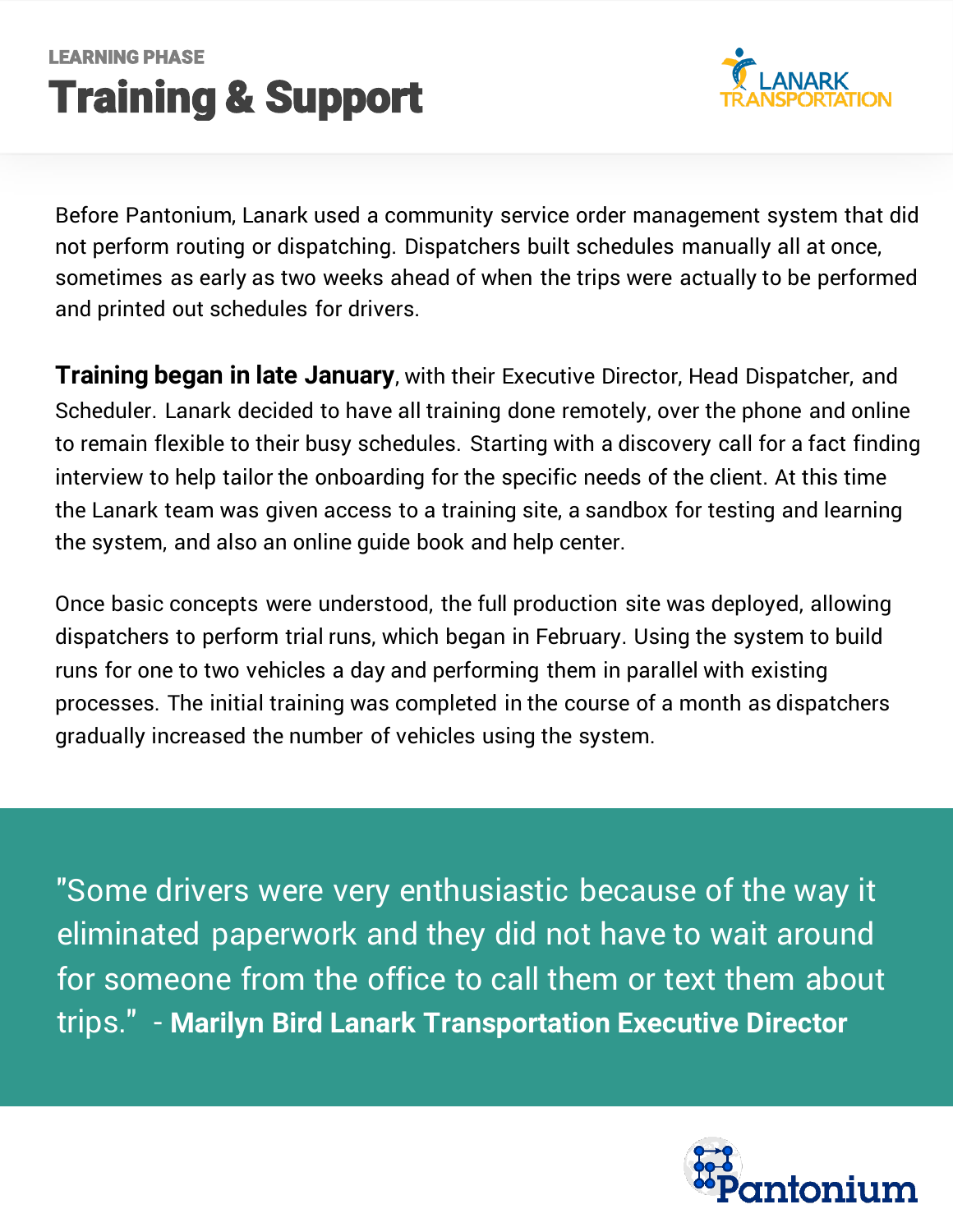## ROLLOUT PHASE Operation & Optimization



By March, half of Lanark's vehicles and drivers were performing trips with Pantonium. At this point the rollout was delayed by a government audit, as Lanark is a publicly funded organization, requiring the attention of the entire Lanark team. At the end of April **all trips and vehicles were managed in Pantonium**. Once a steady state was reached, the next step was tailoring Lanark's processes to maximize ease of use and efficiency. The support team helped dispatchers think strategically, letting the system worry about the minutia of schedules and routes, while still allowing control over exceptions and customer service issues.

By the middle of May, **the final stage** was moving Lanark's planning to a higher level of route optimization, called pre-operation planning. Once their operations were aligned with the Pantonium process, a greater level of control could be left to the system. With a day's batch of trips in the system, Lanark's dispatcher would run a pre-operation planning algorithm, optimizing them all at once. Using map data, fleet location and capacity, rider schedules and preferences, and numerous user defined customizations to ensure maximum efficiency. Lanark's Executive Director, spoke to their experience with pre-operation planning feature after using it consistently for three months:

"It is much more creative and flexible in matching and combining trips in a manner we could never come up with… **Something that would take us hours is now ready in minutes**." – **Marilyn Bird Lanark Transportation Executive Director**